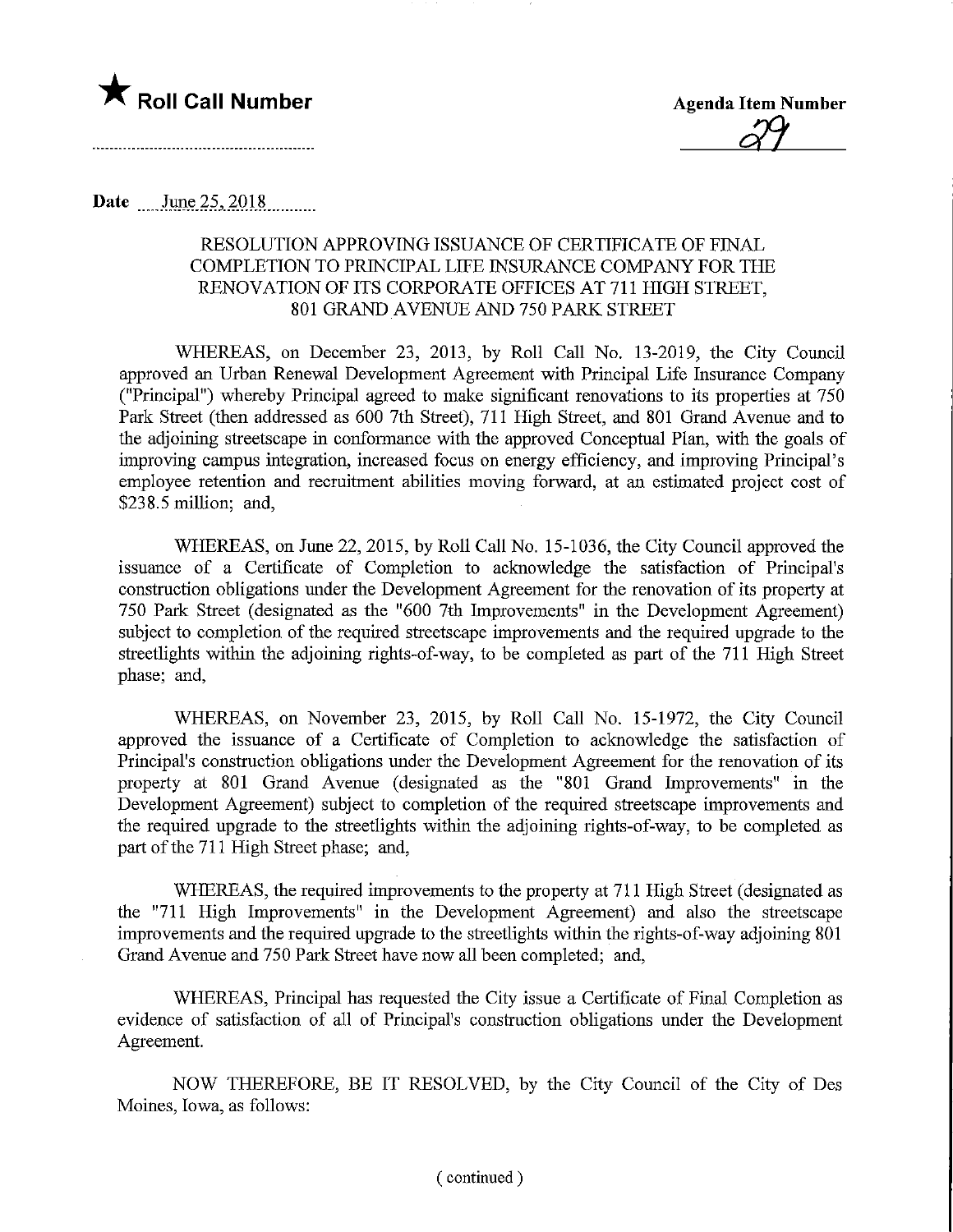# **The Roll Call Number Agents Container Agency Agenda Item Number**

-----------------------------------

 $29<sup>°</sup>$ 

-2-

Date June 25, 2018

1. The City Council hereby finds and acknowledges that Principal Life Insurance Company has satisfied its obligation to complete the 711 High Improvements consisting of the renovation of the building at 711 High Street, and has also satisfied its obligation to complete the streetscape improvements and the required upgrade to the streetlights within the rights-of-way adjoining 801 Grand Avenue and 750 Park Street, all in substantial compliance with the Development Agreement and the approved Conceptual Plan. This resolution shall serve as the Certificate of Final Completion to be issued by the City pursuant to Section 2.5 of the Development Agreement, to evidence the satisfactory completion of all the required Improvements on the properties described below:

750 Park Street (600 7th Improvements)

PARCEL 1 OF 2

District/Parcel No. 030/01861-005-000

Legal Description from Tax Records:

-EX BLK N GRIMMELS ADD- VAC KEO WAY BEG NW COR LT 6 BLK G GRIMMELS ADD THN NWLY 571.19F TO WLY LN LT 2 KEO WAY PLT 1 SELY 205.57F TO SW COR LT 5 BLK N GRIMMELS ADD E 205.66F NELY 72.14F SWLY TO NE COR LT 3 MC CUTCHEN REPLAT WLY & SLY ON N & W LNS MC CUTCHEN REPLAT TO POB SW 1/4 SEC 4-78-24; AND -EX ST-LTS 2 & 3 KEOSAUQUA WAY PLAT 1; AND -EX BEG NE COR LT 1 THN S 130.76F SWLY 86.07F NELY 75.77F N 130.73F NW 14.23F E 13.06F TO POB-LTS 1 & 2 & ALL W OF 7TH ST LTS 3 & 4 & LTS 5 THRU & ALLEY W & ADJ LTS 1 THRU 4 & 8TH ST W & ADJ BLK N GRIMMELS ADDITION, all now included in and forming a part of the City of Des Moines, Polk County, Iowa.

PARCEL 2 OF 2

District/Parcel No. 030/03704-001-002 Legal Description from Tax Records:

LTS 2 THRU 5 & N1F MEAS ON W LN & N .83F MEAS ON E LN LT 6 MC CUTCHEN REPLAT, Lots 2 through 5, and the North 1.0 foot as measured on the West line and the North 0.83 feet as measured on the East line of Lot 6, McCutchen Replat, an Official Plat, all now included in and forming a part of the City of Des Moines, Polk County, Iowa.

801 Grand Improvements

Titleholder: Principal Life Insurance Company District/Parcel No.: 030/02663-001-000 Legal Description from Deed: LOTS 1 AND 6, BLOCK 2, HOLCOMB'S ADDITION TO FORT DES MOINES;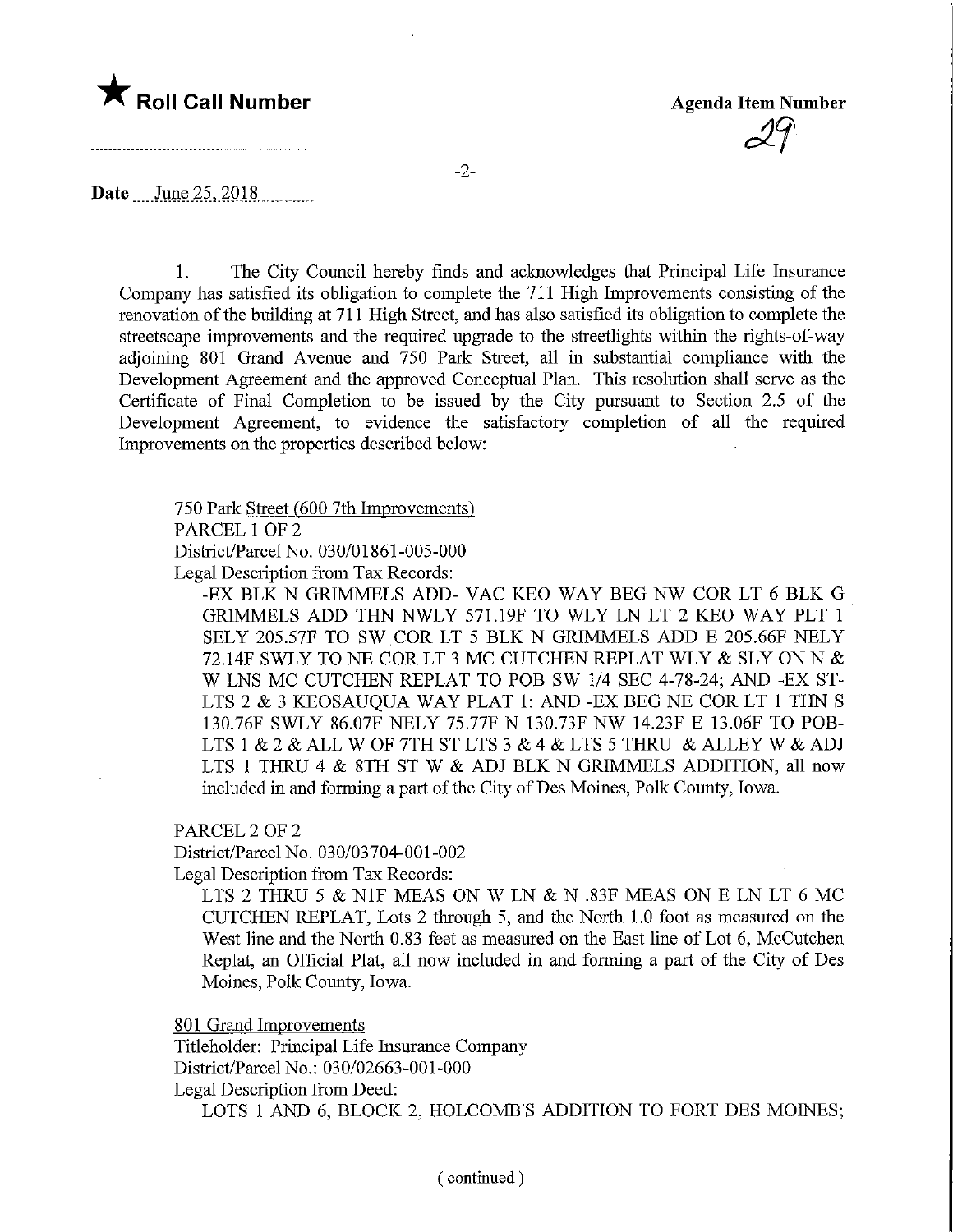## **The Roll Call Number** Agenda Item Number

Agenda Item Nun<br>
3-3-

### Date June 25, 2018

LOTS 1 AND 2 OF THE OFFICIAL PLAT OF THE SUBDIVISION OF LOTS 2 AND 3, BLOCK 2, HOLCOMB'S ADDITION TO FORT DES MOINES, EXCEPT THE SOUTH 7.0 FEET THEREOF; ALL THAT PART OF LOT 1 IN THE OFFICIAL PLAT OF THE SOUTHWEST 1/4 OF SECTION 4, TOWNSHIP 78 NORTH, RANGE 24 WEST OF THE FIFTH PRINCIPAL MERIDIAN WHICH LIES EAST OF THE 16.5 FOOT WIDE NORTH-SOUTH ALLEY THAT EXTENDS FROM GRAND AVENUE TO HIGH STREET, EXCEPT THE SOUTH 7.0 FEET THEREOF; LOTS 1, 2, 3, 4, 5, AND 6, IN THE OFFICIAL PLAT OF SUBDIVISION OF LOTS 4 AND 5, BLOCK 2, HOLCOMB'S ADDITION TO FORT DES MOINES; LOT 2, IN THE OFFICIAL PLAT OF THE SOUTHWEST 1/4 OF SECTION 4, TOWNSHIP 78 NORTH, RANGE 24 WEST OF THE FIFTH PRINCIPAL MERIDIAN WHICH LIES WEST OF THE 16.5 FOOT WIDE NORTH-SOUTH ALLEY THAT EXTENDS FROM GRAND AVENUE TO HIGH STREET, EXCEPT THE SOUTH 7.0 FEET THEREOF; AND THE VACATED 16.5 FOOT WIDE NORTH-SOUTH ALLEY THAT EXTENDS FROM GRAND AVENUE TO HIGH STREET AND THAT LIES BETWEEN LOTS 1 AND 6, IN SAID BLOCK 2, AND THAT LIES WEST OF LOTS 1 AND 2 IN THE SUBDIVISION OF LOTS 2 AND 3 m SAID BLOCK 2, AND WHICH LIES EAST OF LOTS 2, 3, 4, 5 AND 6 IN THE SUBDIVISION OF LOTS 4 AND 5 IN SAID BLOCK 2, AND WHICH LIES WEST OF LOT 1 IN THE OFFICIAL PLAT OF THE SOUTHWEST 1/4 OF SECTION 4, TOWNSHIP 78 NORTH, RANGE 24 WEST OF THE FIFTH PRINCIPAL MERIDIAN, AND WHICH LIES EAST OF LOT 2 IN THE OFFICIAL PLAT OF THE SOUTHWEST 1/4 OF SECTION 4, TOWNSHIP 78 NORTH, RANGE 24 WEST OF THE FIFTH PRINCIPAL MERIDIAN, ALL BEING IN AND FORMING A PART OF THE CITY OF DES MOINES, POLK COUNTY, IOWA.

711 High Improvements

Titleholder: Principal Life Insurance Company District/Parcel No. 030/01807-001-000

Legal Description from Deed:

Lots 1, 2, 3, 4, 5 and 6 in Block "G", Grimmell's Addition; the vacated alley lying between Lots 1 and 3 and Lots 4 and 6 of said Block "G" in Grimmell's Addition; Lots 1 and 6, McCutchen Replat and the vacated street lying between said Lots 1 and 6, McCutchen Replat; and Lots 1 and 6 in said Block "G", Grimmell's Addition (except a narrow strip of land on the North side of said Lot 6, McCutchen Replat, heretofore conveyed to Russell Reel), now in and forming a part of the City of Des Moines, Polk County, Iowa.